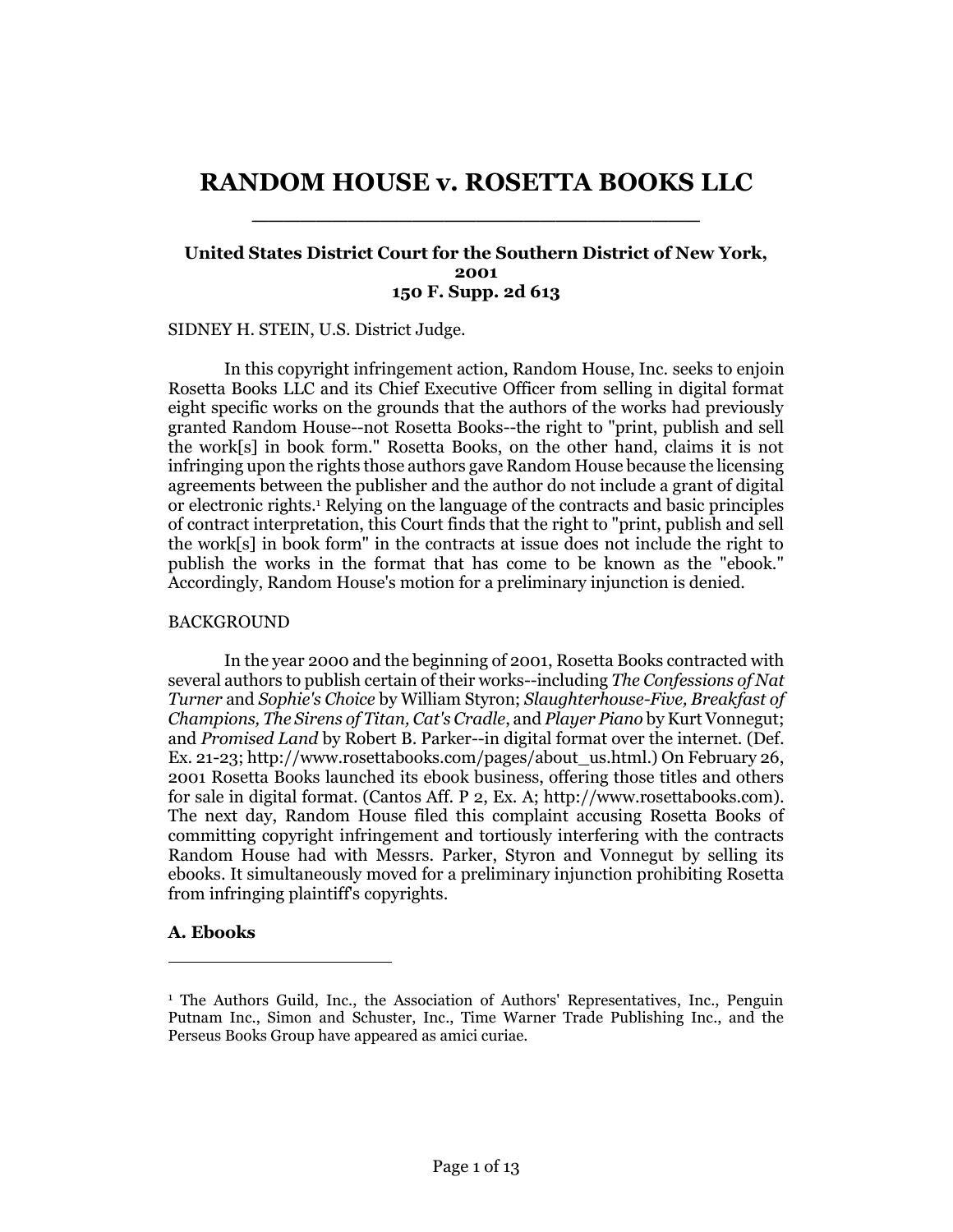Ebooks are "digital book[s] that you can read on a computer screen or an electronic device." (Hrg. at 13;<sup>2</sup> http://www.rosettabooks.com/pages/about\_ebooks.html). Ebooks are created by converting digitized text into a format readable by computer software. The text can be viewed on a desktop or laptop computer, personal digital assistant or handheld dedicated ebook reading device. (Van Dam Decl. P 9.) Rosetta's ebooks can only be read after they are downloaded into a computer that contains either Microsoft Reader, Adobe Acrobat Reader, or Adobe Acrobat eBook Reader software. (Dwyer Decl. P 11; Hrg. at 15.)

Included in a Rosetta ebook is a book cover, title page, copyright page and "eforward" all created by Rosetta Books. Although the text of the ebook is exactly the same as the text of the original work, the ebook contains various features that take advantage of its digital format. For example, ebook users can search the work electronically to find specific words and phrases. They can electronically "highlight"<sup>3</sup> and "bookmark"<sup>4</sup> certain text, which can then be automatically indexed and accessed through hyperlinks. They can use hyperlinks in the table of contents to jump to specific chapters.

Users can also type electronic notes which are stored with the related text. These notes can be automatically indexed, sorted and filed. Users can also change the font size and style of the text to accommodate personal preferences; thus, an electronic screen of text may contain more words, fewer words, or the same number of words as a page of the original published book. In addition, users can have displayed the definition of any word in the text. (Dwyer Decl. PP  $6(g)$ , 7.) In one version of the software, the word can also be pronounced aloud.<sup>5</sup> (Dwyer Decl. P 7.)

Rosetta's ebooks contain certain security features to prevent users from printing, emailing or otherwise distributing the text. Although it is technologically possible to foil these security features, anyone who does so would be violating the licensing agreement accompanying the software. (Hrg. at 12; Dwyer Decl. P 7.)

 $\overline{a}$ 

<sup>&</sup>lt;sup>2</sup> References to "Hrg. at " are to the pages of the transcript of the evidentiary hearing and oral argument of Random House's motion for a preliminary injunction held on May 8, 2001.

<sup>3</sup> "Highlighting" is marking passages of digital text in a transparent color with the use of an electronic stylus. (Hrg. at 21.)

<sup>4</sup> "Bookmarking" is flagging a portion of electronic text which enables a user to jump directly to that text at a later point in time. (Hrg. at 22.)

<sup>5</sup> Ebooks themselves are in the process of evolving. In development is the ability to incorporate within the ebook audio, graphics, full-motion video, and internet hyperlinks related to the electronic text. (Dwyer Decl. P 10.)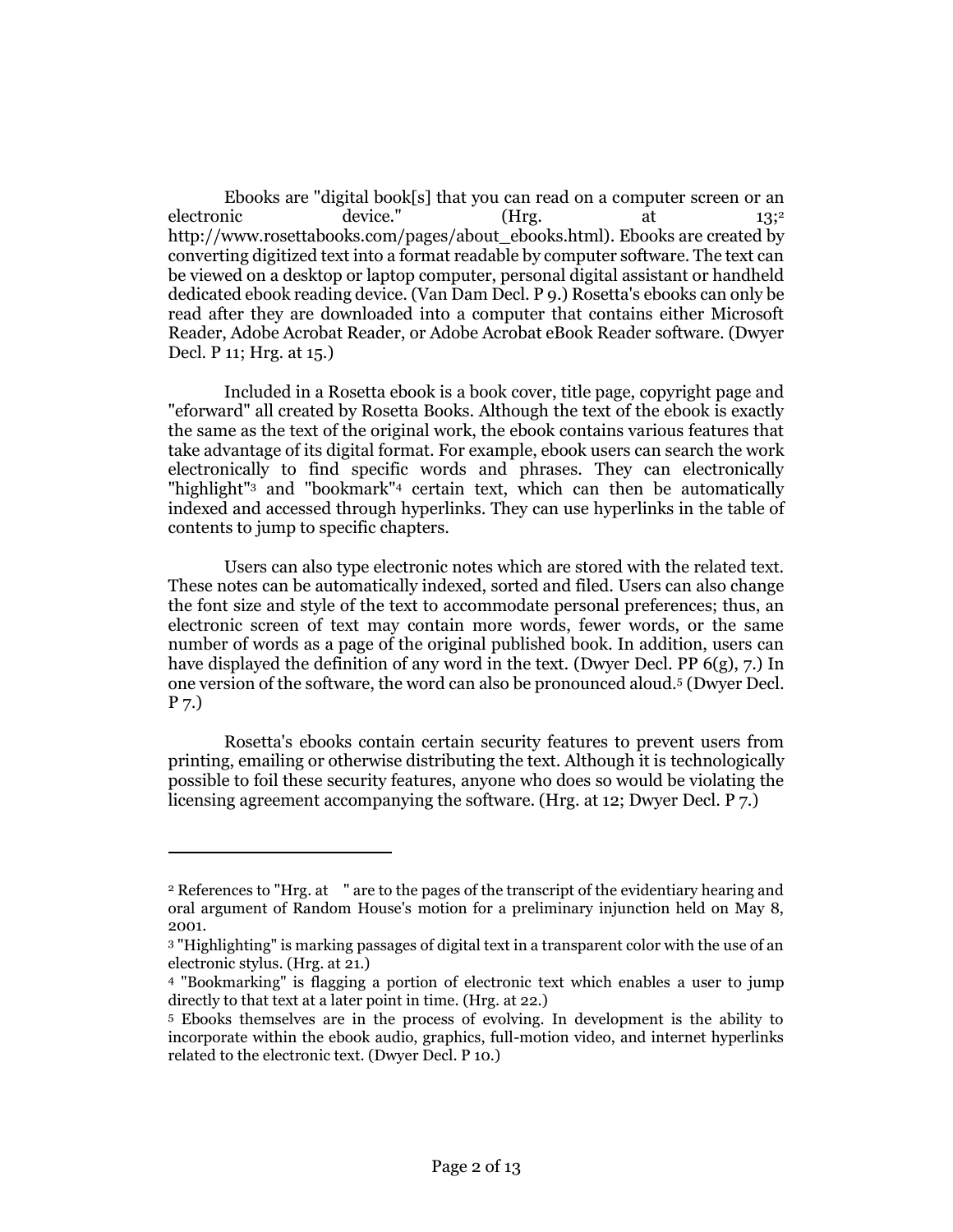## **B. Random House's licensing agreements**

While each agreement between the author and Random House differs in some respects, each uses the phrase "print, publish and sell the work in book form" to convey rights from the author to the publisher. (Sarnoff Aff. Ex. A P 1(a)(i), Ex. B, P 1(a)(i), Ex. C P 1(a), Ex. D P 1(a), Ex. E P 1(a).)

## **1. Styron Agreements**

Forty years ago, in 1961, William Styron granted Random House the right to publish *The Confessions of Nat Turner*. Besides granting Random House an exclusive license to "print, publish and sell the work in book form," Styron also gave it the right to "license publication of the work by book clubs," "license publication of a reprint edition," "license after book publication the publication of the work, in whole or in part, in anthologies, school books," and other shortened forms, "license without charge publication of the work in Braille, or photographing, recording, and microfilming the work for the physically handicapped," and "publish or permit others to publish or broadcast by radio or television … selections from the work, for publicity purposes …." (Sarnoff Aff. Ex. A P 1(a)(ii)-(vi).) Styron demonstrated that he was not granting Random House the rights to license publication in the British Commonwealth or in foreign languages by crossing out these clauses on the form contract supplied by Random House. (*Id*. P 1(b), (c); Hrg. at 44; Def. Mem. at 8.)

The publisher agreed in the contract to "publish the work at its own expense and in such style and manner and at such a price as it deems suitable." (Sarnoff Aff. Ex. A P 2.) The contract also contains a non-compete clause that provides, in relevant part, that "the Author agrees that during the term of this agreement he will not, without the written permission of the Publisher, publish or permit to be published any material in book or pamphlet form, based on the material in the work, or which is reasonably likely to injure its sale." (*Id.* at P 8.) Styron's contract with Random House for the right to publish *Sophie's Choice*, executed in 1977, is virtually identical to his 1961 contract to publish *The Confessions of Nat Turner*. (Sarnoff Aff. Ex. B.)

## **2. Vonnegut Agreements**

Kurt Vonnegut's 1967 contract granting Random House's predecessor-ininterest Dell Publishing Co., Inc. the license to publish *Slaughterhouse-Five* and *Breakfast of Champions* follows a similar structure to the Styron agreements. Paragraph # 1 is captioned "grant of rights" and contains those rights the author is granting to the book publisher. Certain rights on the publisher's form contract are crossed out, indicating that the author reserved them for himself. (Sarnoff Aff. Ex C, P 1(b), (e); Hrg. at 44; Def. Mem. at 10.) One of the rights granted by the author includes the "exclusive right to publish and to license the Work for publication, after book publication … in anthologies, selections, digests, abridgements,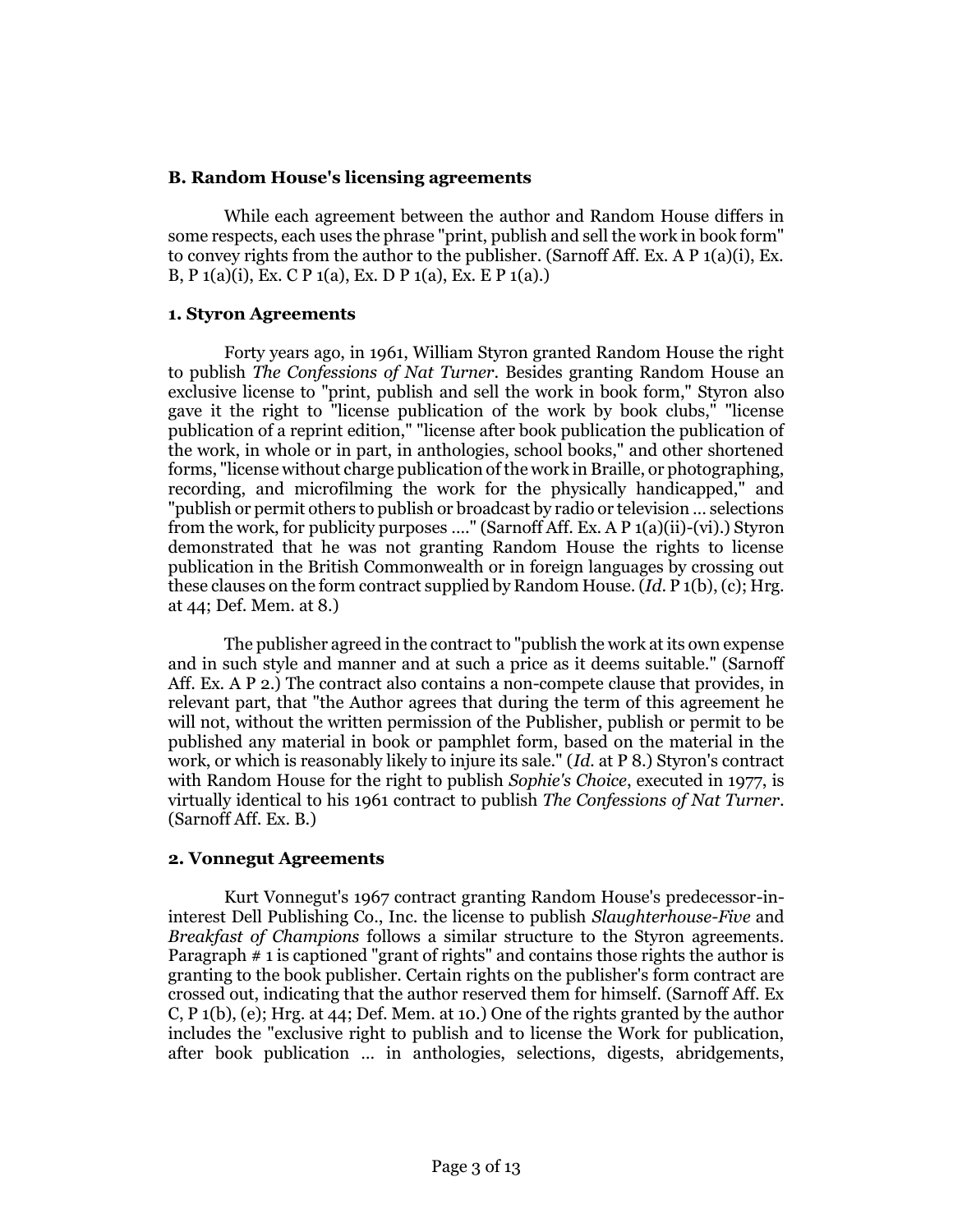magazine condensations, serialization, newspaper syndication, picture book versions, microfilming, Xerox and other forms of copying, either now in use or hereafter developed." (Sarnoff. Aff. Ex. C, P 1(d).)

Vonnegut specifically reserved for himself the "dramatic … motion picture (silent and sound) … radio broadcasting (including mechanical renditions and/or recordings of the text) … [and] television" rights. (Sarnoff Aff. Ex. C P 5.) Unlike the Styron agreements, this contract does not contain a non-compete clause.

Vonnegut's 1970 contract granting Dell the license to publish *The Sirens of Titan, Cat's Cradle*, and *Player Piano* contains virtually identical grants and reservations of rights as his 1967 contract. However, it does contain a non-compete clause, which provides that "the Author … will not publish or permit to be published any edition, adaptation or abridgment of the Work by any party other than Dell without Dell's prior written consent." (Sarnoff Aff. Ex. D P 10(e).)

## **3. Parker Agreement**

Robert B. Parker's 1982 contract granting Dell the license to publish *Promised Land* is similar to the 1970 Vonnegut contract. (Sarnoff Aff. Ex. E P 1; Hrg. at 44; Def. Mem. at 12.) Paragraph  $# 1$  contains the "grant of rights," certain of which have been crossed out by the author. The contract does grant Random House the right to "Xerox and other forms of copying of the printed page, either now in use or hereafter developed." (Sarnoff Aff. Ex. E P 1(d).) Parker also reserved the rights to the "dramatic … motion picture (silent and sound) … radio broadcasting … television … mechanical or electronic recordings of the text …." (Sarnoff. Aff. Ex. E P 5.) There is also a non-compete clause that provides, in relevant part, that "the Author … will not, without the written permission of Dell, publish or permit to be published any material based on the material in the Work, or which is reasonably likely to injure its sale." (Sarnoff Aff. Ex. E P 18.)

#### DISCUSSION

## **A. Preliminary Injunction Standard for Copyright Infringement**

Random House seeks a preliminary injunction against Rosetta Book's alleged infringing activity pursuant to  $17 \text{ U.S.C.}$  §  $502(a)$  of the Copyright Act. In order to obtain a preliminary injunction, Random House must demonstrate "(1) irreparable harm and (2) either (a) a likelihood of success on the merits or (b) sufficiently serious questions about the merits to make them a fair ground for litigation and a balance of hardships tipping decidedly toward the party requesting relief." *Abkco Music, Inc. v. Stellar Records, Inc.*, 96 F.3d 60, 64 (2d Cir. 1996); *see also Consumers Union of U.S., Inc. v. General Signal Corp.*, 724 F.2d 1044, 1048 (2d Cir. 1983); *Tienshan, Inc. v. C.A.A Int'l Inc.*, 895 F. Supp. 651, 655 (S.D.N.Y. 1995). In addition, if the moving party establishes a prima facie case of copyright infringement, then a presumption of irreparable harm arises. *See Abkco*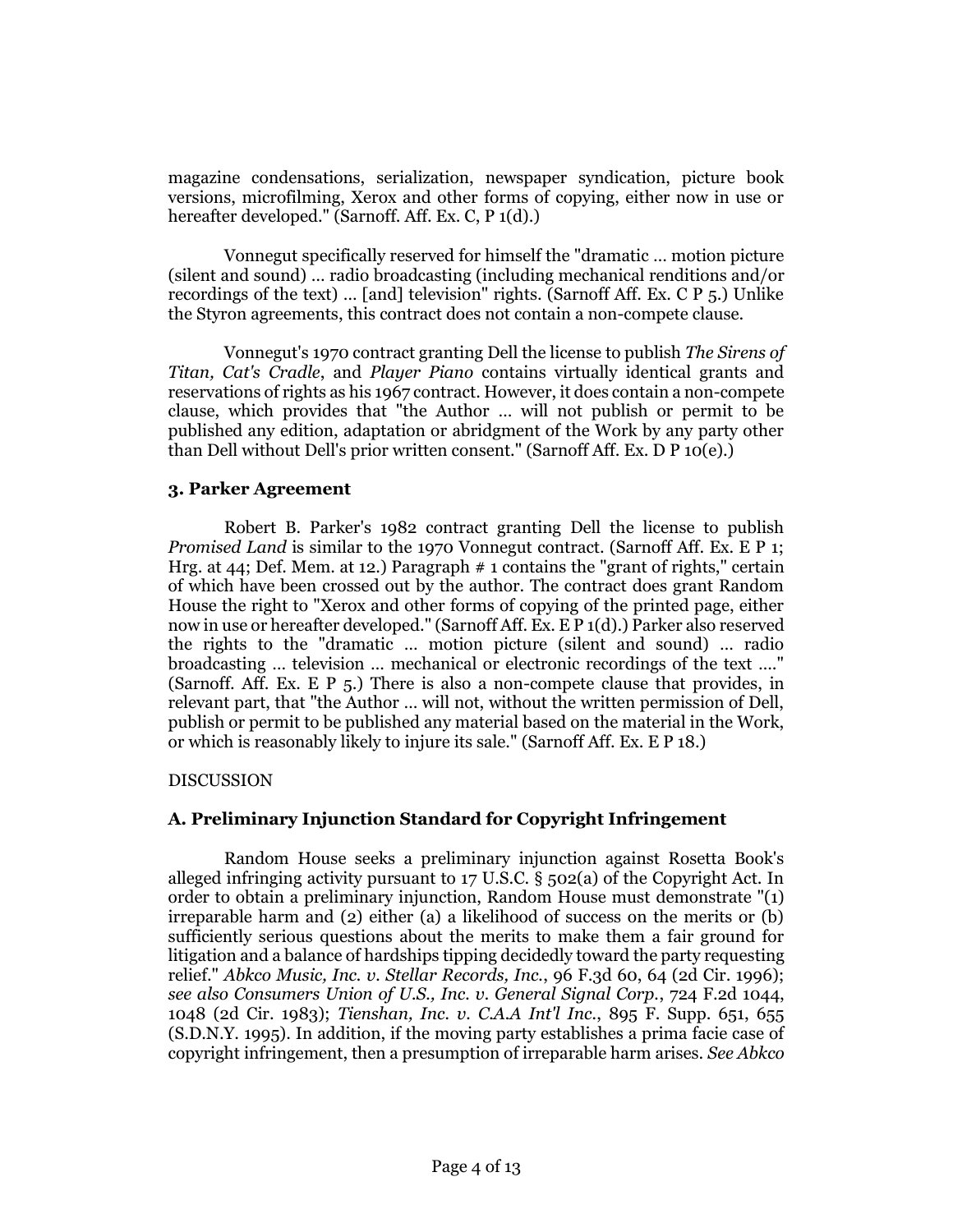*Music*, 96 F.3d at 64; *Wainwright Sec., Inc. v. Wall Street Transcript Corp.*, 558 F.2d 91, 94 (2d Cir.1977); *Dynamic Solutions, Inc. v. Planning & Control, Inc.*, 646 F. Supp. 1329, 1337 (S.D.N.Y.1986).

# **B. Ownership of a Valid Copyright**

Two elements must be proven in order to establish a prima facie case of infringement: "(1) ownership of a valid copyright, and (2) copying of constituent elements of the work that are original." *Feist Publications, Inc. v. Rural Tel. Serv. Co.*, 499 U.S. 340, 361, 113 L. Ed. 2d 358, 111 S. Ct. 1282 (1991); *see also Abkco Music*, 96 F.3d at 64; *Tienshan*, 895 F. Supp. at 655. In this case, only the first element--ownership of a valid copyright--is at issue, since all parties concede that the text of the ebook is identical to the text of the book published by Random House.

It is well settled that although the authors own the copyrights to their works, "the legal or beneficial owner of an exclusive right under a copyright is entitled … to institute an action for any infringement of that particular right committed while he or she is the owner of it." 17 U.S.C. P 501(b); *see also Essex Music, Inc. v. Abkco Music & Record, Inc.*, 743 F. Supp. 237, 241 (S.D.N.Y. 1990) ("Plaintiff as an exclusive licensee has the right to institute an action for copyright infringement."); Melville B. Nimmer & David Nimmer, *Nimmer on Copyright* § 12.02[b] at 12-50-51 (May, 2000) ("An exclusive licensee may not sue for infringement of rights as to which he is not licensed, even if the subject matter of the infringement is the work as to which he is a licensee."). The question for resolution, therefore, is whether Random House is the beneficial owner of the right to publish these works as ebooks.

## **1. Contract Interpretation of Licensing Agreements--Legal Standards**

Random House claims to own the rights in question through its licensing agreements with the authors. Interpretation of an agreement purporting to grant a copyright license is a matter of state contract law. *See Flack v. Friends of Queen Catherine Inc.*, 139 F. Supp. 2d 526, 536 (S.D.N.Y. 2001); *see also Boosey & Hawkes Music Publishers, Ltd. v. Walt Disney Co.*, 145 F.3d 481, 487 (2d Cir. 1998); *Bourne v. Walt Disney Co.*, 68 F.3d 621, 628-29 (2d Cir. 1995); *Video Trip Corp. v. Lightning Video, Inc.*, 866 F.2d 50, 52 (2d Cir. 1989) ("The real question presented was whether the claimant had ownership which could only be resolved by determining the contractual obligations of the parties. Neither substantive nor procedural copyright law was involved in the resolution of the dispute."); *Bartsch v. Metro-Goldwyn-Mayer, Inc.*, 391 F.2d 150, 153 (2d Cir. 1968); *Bloom v. Hearst Entm't, Inc.*, 33 F.3d  $\overline{518}$ ,  $\overline{522}$  ( $\overline{516}$  Cir. 1994). All of the agreements state that they "shall be interpreted according to the law of the State of New York." (Sarnoff Aff. Ex. A P 21, Ex. B P 22; Sarnoff Aff. Ex. C P 16, Ex. D P 16, Ex. E P 16 ("in accordance with the laws of the State of New York").)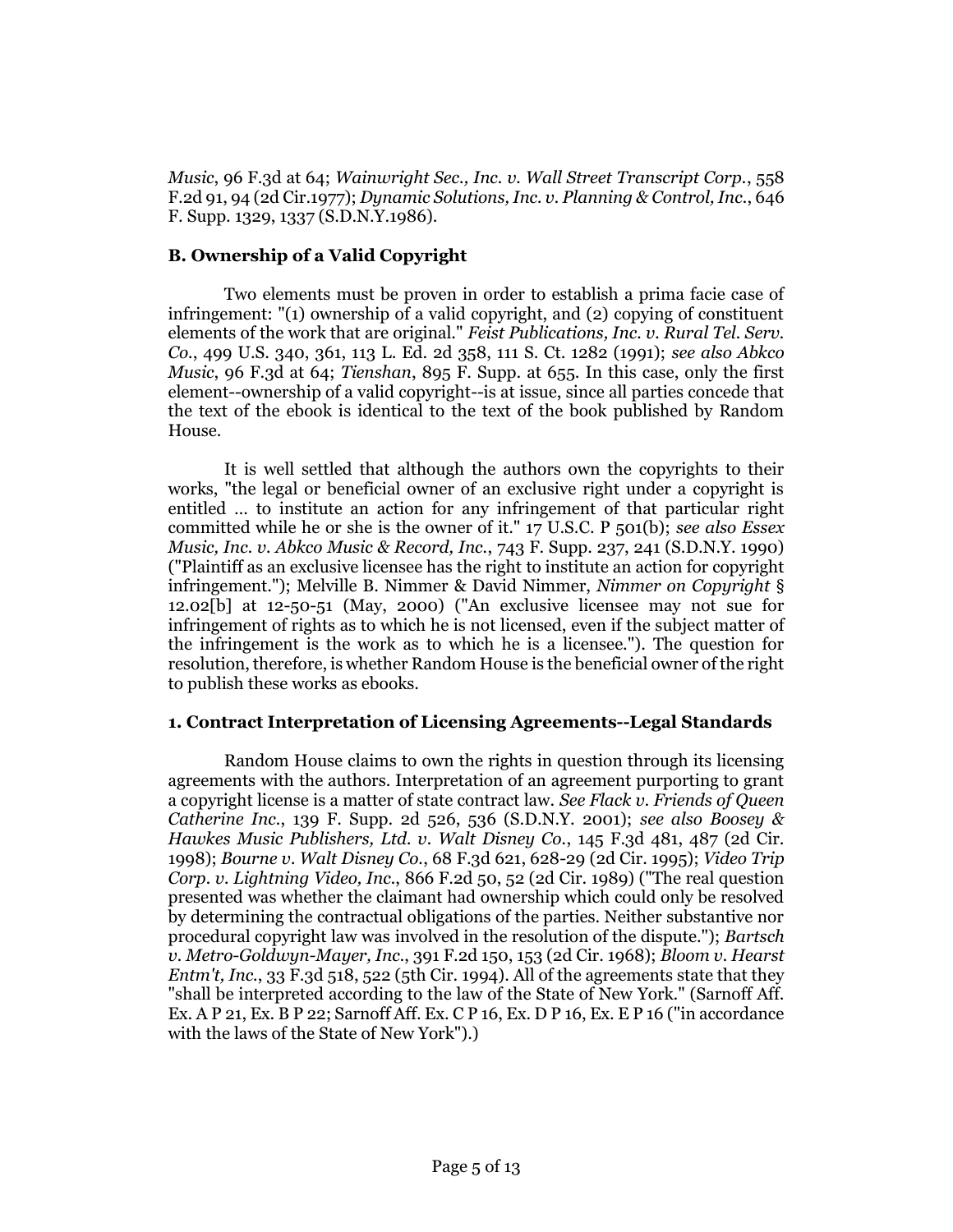In New York, a written contract is to be interpreted so as to give effect to the intention of the parties as expressed in the contract's language. *See Terwilliger v. Terwilliger*, 206 F.3d 240, 245 (2d. Cir. 2000) (citing *Breed v. Insurance Co. of N. Am.*, 46 N.Y.2d 351, 355, 385 N.E.2d 1280, 1283, 413 N.Y.S.2d 352, 355 (1978)). The court must consider the entire contract and reconcile all parts, if possible, to avoid an inconsistency. *See Terwilliger*, 206 F.3d at 245; *Laba v. Carey*, 29 N.Y.2d 302, 308, 277 N.E.2d 641, 644, 327 N.Y.S.2d 613, 618 (1971).

Determining whether a contract provision is ambiguous is a question of law to be decided by the court. *See Morse/Diesel, Inc. v. Trinity Indus., Inc.*, 67 F.3d 435, 443 (2d Cir. 1995); *W.W.W. Assocs. Inc. v. Frank Giancontieri*, 77 N.Y.2d 157, 162, 566 N.E.2d 639, 642, 565 N.Y.S.2d 440, 443 (1990). Pursuant to New York law, "contract language is ambiguous if it is capable of more than one meaning when viewed objectively by a reasonably intelligent person who has examined the context of the entire integrated agreement and who is cognizant of the customs, practices, usages and terminology as generally understood in the particular trade or business." *Sayers v. Rochester Tel. Corp. Supplemental Management Pension Plan*, 7 F.3d 1091, 1095 (2d Cir. N.Y. 1993) (internal quotations and citation omitted); *see also Bloom*, 33 F.3d at 522 (citing N.Y.U.C.C. § 2-202, Official Comment 1). "No ambiguity exists when contract language has a 'definite and precise meaning, unattended by danger of misconception in the purport of the [contract] itself, and concerning which there is no reasonable basis for a difference of opinion.'" *Sayers*, 7 F.3d at 1095 (quoting *Breed*, 46 N.Y.2d at 355, 385 N.E.2d at 1283, 413 N.Y.S.2d at 355).

If the language of a contract is ambiguous, interpretation of the contract becomes a question of fact for the finder of fact and extrinsic evidence is admissible. *See Seiden Assocs., Inc. v. ANC Holdings, Inc.*, 959 F.2d 425, 428 (2d Cir. 1992); *Raine v. CBS Inc.*, 25 F. Supp. 2d 434, 444 (S.D.N.Y. 1998); *Hartford Accident & Indem. Co. v. Wesolowski*, 33 N.Y.2d 169, 172, 305 N.E.2d 907, 909, 350 N.Y.S.2d 895, 898 (1973).

These principles are in accord with the approach the U.S. Court of Appeals for the Second Circuit uses in analyzing contractual language in disputes, such as this one, "about whether licensees may exploit licensed works through new marketing channels made possible by technologies developed after the licensing contract--often called 'new use' problems." *Boosey & Hawkes Music Publishers, Ltd v. Walt Disney Co.*, 145 F.3d 481, 486 (2d Cir. 1998). The two leading cases in this Circuit on how to determine whether "new uses" come within prior grants of rights are *Boosey* and *Bartsch v. Metro-Goldwyn-Mayer, Inc.*, 391 F.2d 150 (2d Cir. 1968), decided three decades apart.

In *Bartsch*, the author of the play "Maytime" granted Harry Bartsch in 1930 "the motion picture rights [to 'Maytime'] throughout the world," including the right to "copyright, vend, license and exhibit such motion picture photoplays throughout the world; together with the further sole and exclusive rights by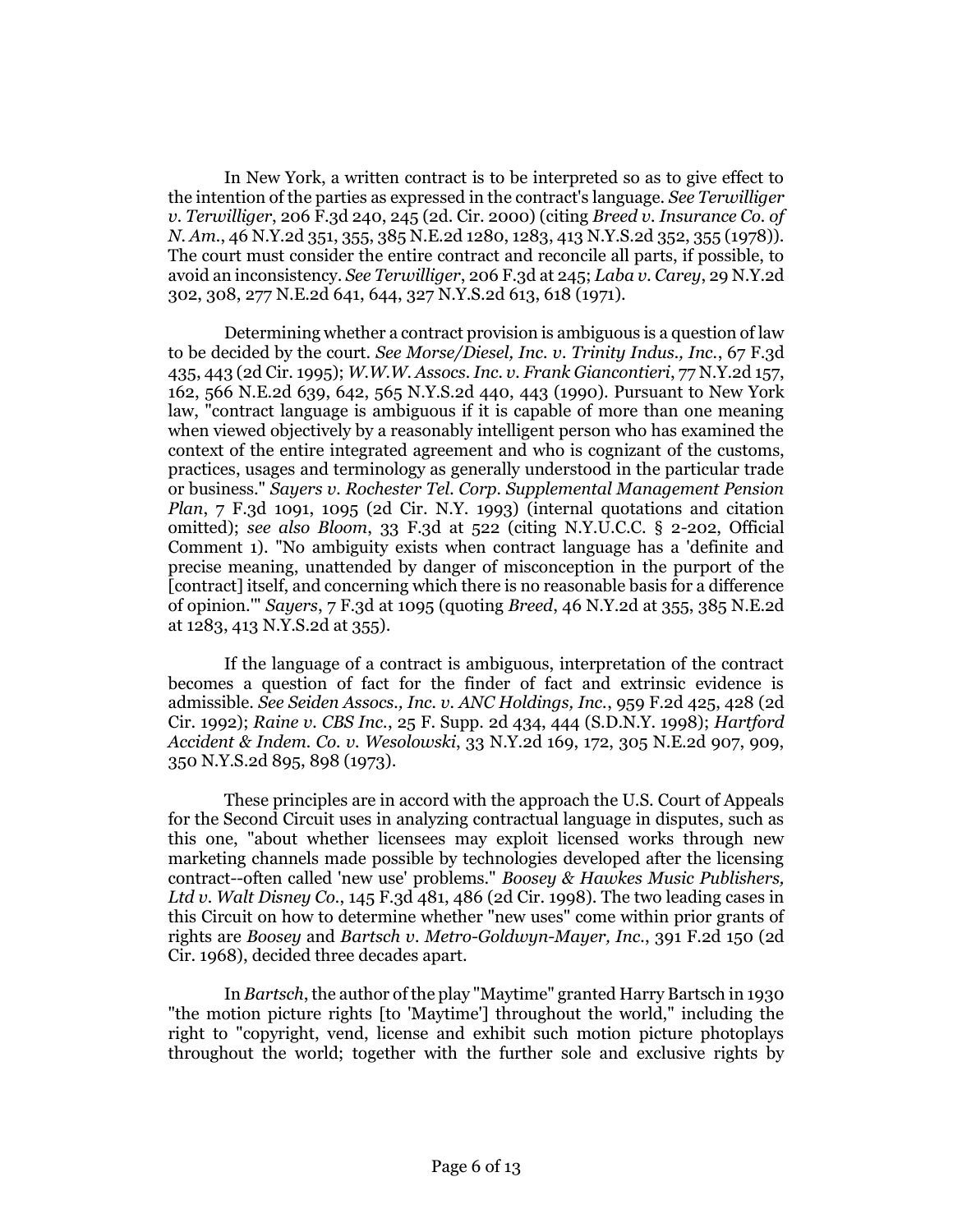mechanical and/or electrical means to record, reproduce and transmit sound, including spoken words…." 391 F.2d at 150. He in turn assigned those rights to Warner Bros. Pictures, which transferred them to MGM. In 1958 MGM licensed its motion picture "Maytime" for viewing on television. Bartsch sued, claiming the right to transmit the play over television had not been given to MGM.

Judge Henry Friendly, for the Second Circuit, wrote in 1968 that "any effort to reconstruct what the parties actually intended nearly forty years ago is doomed to failure." *Id.* at 155. He added that the words of the grant by Bartsch "were well designed to give the assignee [i.e., MGM] the broadest rights with respect to its copyrighted property." *Id.* at 154. The words of the grant were broad enough to cover the new use--i.e. viewing on television--and Judge Friendly interpreted them to do so. This interpretation, he wrote, permitted the licensee to "properly pursue any uses which may reasonably be said to fall within the medium as described in the license." *Id.* at 155. That interpretation also avoided the risk "that a deadlock between the grantor and the grantee might prevent the work's being shown over the new medium at all." *Id.*

In *Boosey*, the plaintiff was the assignee of Igor Stravinsky's copyrights in the musical composition, "The Rite of Spring." In 1939, Stravinsky had licensed Disney's use of "The Rite of Spring" in the motion picture "Fantasia." Fifty-two years later, in 1991, Disney released "Fantasia" in video format and Boosey brought an action seeking, among other relief, a declaration that the grant of rights did not include the right to use the Stravinsky work in video format. In *Boosey*, just as in *Bartsch*, the language of the grant was broad, enabling the licensee "to record in any manner, medium or form, and to license the performance of, the musical composition [for use] in a motion picture." 145 F.3d at 484.

At the Second Circuit, a unanimous panel focused on "neutral principles of contract interpretation rather than solicitude for either party." *Id.* at 487. "What governs," Judge Pierre Leval wrote, "is the language of the contract. If the contract is more reasonably read to convey one meaning, the party benefitted by that reading should be able to rely on it; the party seeking exception or deviation from the meaning reasonably conveyed by the words of the contract should bear the burden of negotiating for language that would express the limitation or deviation. This principle favors neither licensors nor licensees. It follows simply from the words of the contract." *Id.*

The Second Circuit's neutral approach was specifically influenced by policy considerations on both sides. On the one hand, the approach seeks to encourage licensees--here, the publishers--to develop new technologies that will enable all to enjoy the creative work in a new way. On the other hand, it seeks to fulfill the purpose underlying federal copyright law--to encourage authors to create literary works. *See Boosey*, 145 F.3d at 487, 488 n.4.

## **2. Application of Legal Standards**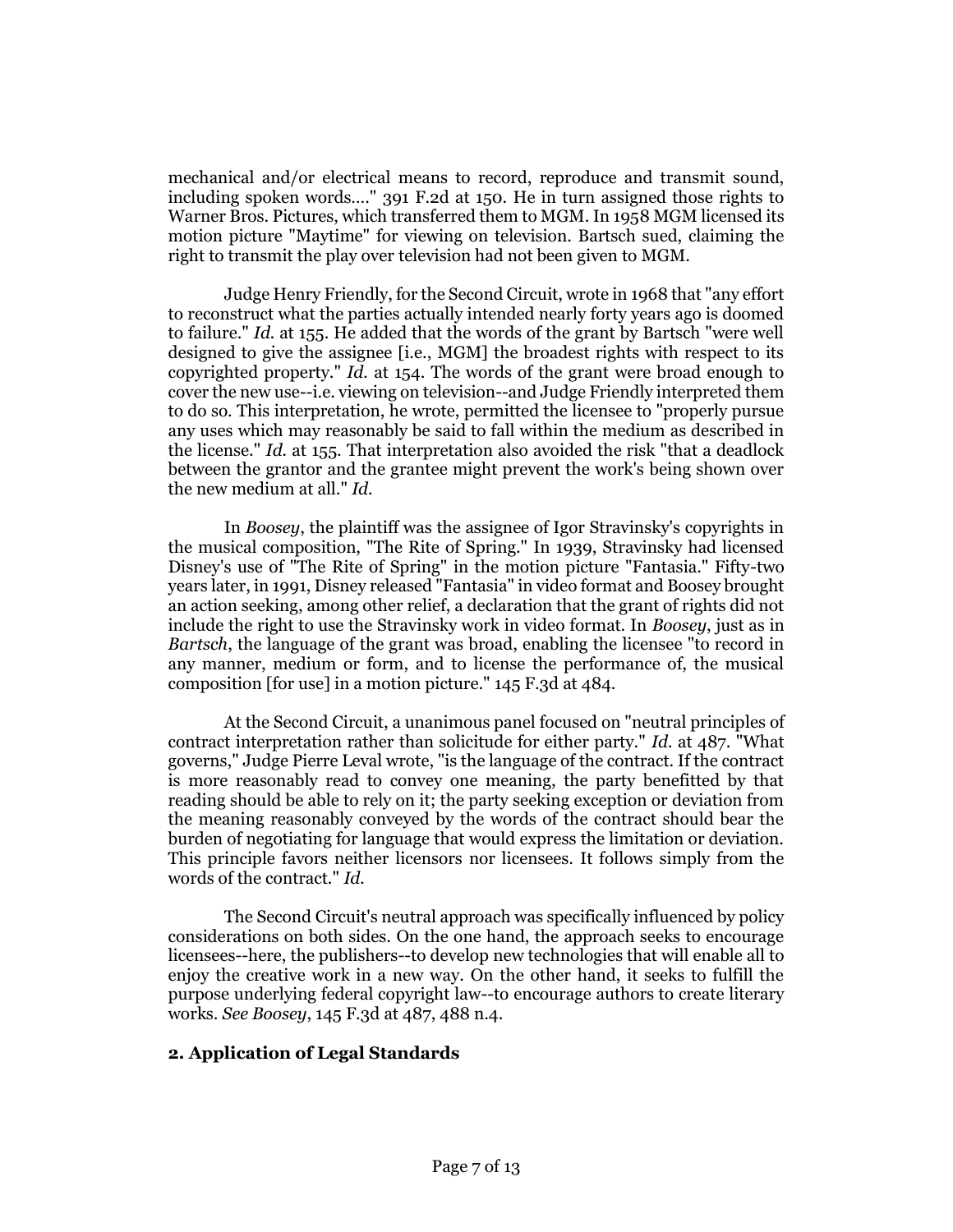Relying on "the language of the license contract and basic principles of interpretation," *Boosey*, 145 F.3d at 487 n.3, as instructed to do so by *Boosey* and *Bartsch*, this Court finds that the most reasonable interpretation of the grant in the contracts at issue to "print, publish and sell the work in book form" does not include the right to publish the work as an ebook. At the outset, the phrase itself distinguishes between the pure content--i.e. "the work"--and the format of display- -"in book form." The *Random House Webster's Unabridged Dictionary* defines a "book" as "a written or printed work of fiction or nonfiction, usually on sheets of paper fastened or bound together within covers" and defines "form" as "external appearance of a clearly defined area, as distinguished from color or material; the shape of a thing or person." *Random House Webster's Unabridged Dictionary* (2001), available in searchable form at http://www.allwords.com.

Manifestly, paragraph # 1 of each contract--entitled either "grant of rights" or "exclusive publication right"--conveys certain rights from the author to the publisher. (Sarnoff Aff. Ex. A P 1, Ex. B, P 1, Ex. C P 1, Ex. D P 1, Ex. E P 1.) In that paragraph, separate grant language is used to convey the rights to publish book club editions, reprint editions, abridged forms, and editions in Braille. This language would not be necessary if the phrase "in book form" encompassed all types of books. That paragraph specifies exactly which rights were being granted by the author to the publisher. Indeed, many of the rights set forth in the publisher's form contracts were in fact not granted to the publisher, but rather were reserved by the authors to themselves. For example, each of the authors specifically reserved certain rights for themselves by striking out phrases, sentences, and paragraphs of the publisher's form contract. This evidences an intent by these authors not to grant the publisher the broadest rights in their works.

Random House contends that the phrase "in book form" means to faithfully reproduce the author's text in its complete form as a reading experience and that, since ebooks concededly contain the complete text of the work, Rosetta cannot also possess those rights. (Hrg. at 39; Green Aff. P 5; Miller Aff. P 15.) While Random House's definition distinguishes "book form" from other formats that require separate contractual language--such as audio books and serialization rights--it does not distinguish other formats specifically mentioned in paragraph # 1 of the contracts, such as book club editions and reprint editions. Because the Court must, if possible, give effect to all contractual language in order to "safeguard against adopting an interpretation that would render any individual provision superfluous," *Sayers*, 7 F.3d at 1095, Random House's definition cannot be adopted.

Random House points specifically to the clause requiring it to "publish the work at its own expense and in such a style and manner and at such a price as [Random House] deems suitable" as support for its position. (Sarnoff Aff. Ex. A P 2.) However, plaintiff takes this clause out of context. It appears in paragraph # 2,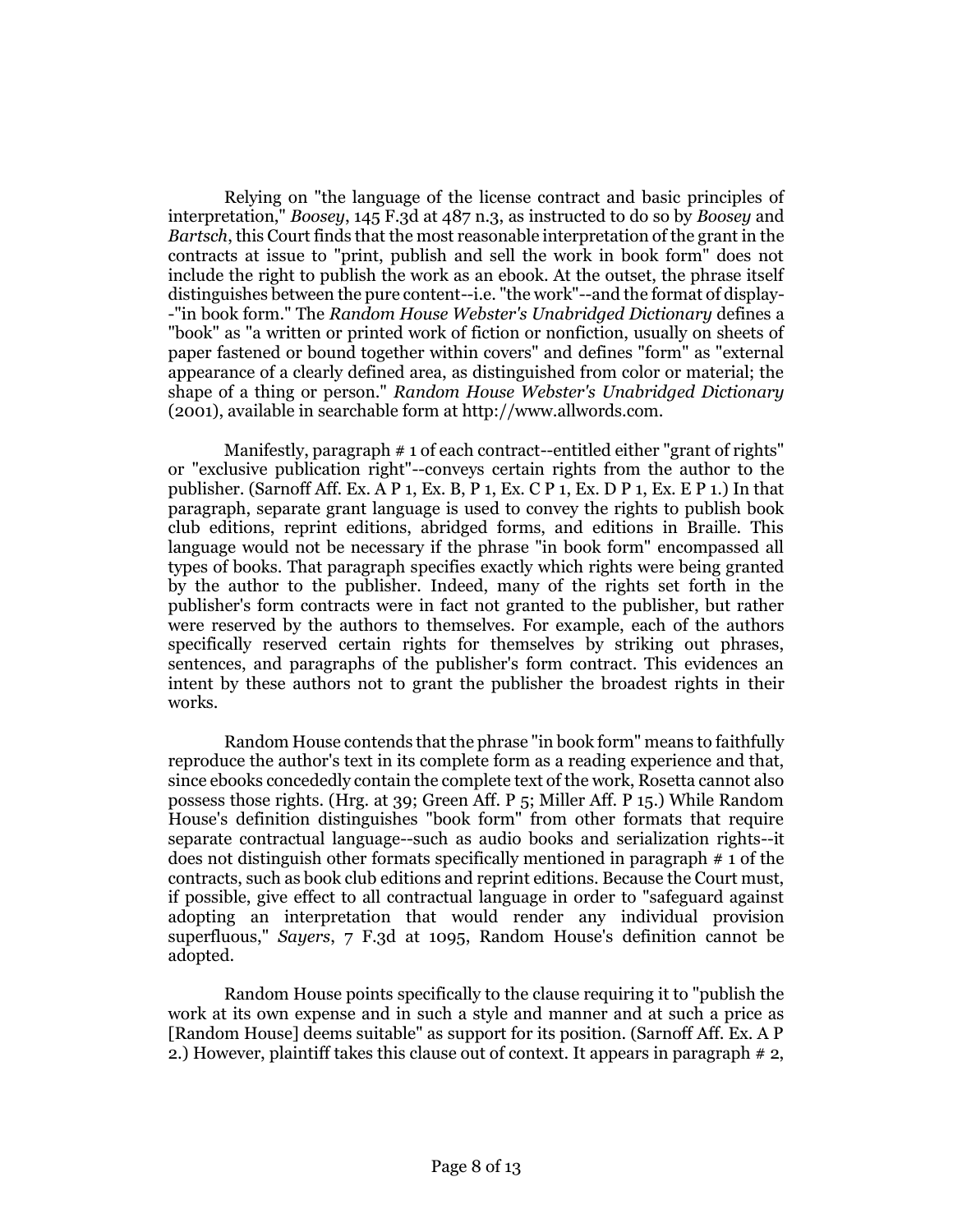captioned "Style, Price and Date of Publication," not paragraph # 1, which includes all the grants of rights. In context, the phrase simply means that Random House has control over the appearance of the formats granted to Random House in the first paragraph; i.e., control over the style of the book.

Random House also cites the non-compete clauses as evidence that the authors granted it broad, exclusive rights in their work. Random House reasons that because the authors could not permit any material that would injure the sale of the work to be published without Random House's consent, the authors must have granted the right to publish ebooks to Random House. This reasoning turns the analysis on its head. First, the grant of rights follows from the grant language alone. *See Boosey*, 145 F.3d at 488. Second, non-compete clauses must be limited in scope in order to be enforceable in New York. *See American Broad. Cos. v. Wolf*, 52 N.Y.2d 394, 403-04, 420 N.E.2d 363, 367-68, 438 N.Y.S.2d 482, 486-87 (1981); *Columbia Ribbon & Carbon Mfg. Co., Inc. v. A-1-A Corp.*, 42 N.Y.2d 496, 500, 369 N.E.2d 4, 6, 398 N.Y.S.2d 1004, 1007 (1977). Third, even if the authors did violate this provision of their Random House agreements by contracting with Rosetta Books--a point on which this Court does not opine--the remedy is a breach of contract action against the authors, not a copyright infringement action against Rosetta Books. *See, e.g., Harlequin Enter. Ltd. v. Warner Books, Inc.*, 639 F. Supp. 1081 (S.D.N.Y. 1986).

The photocopy clause--giving Random House the right to "Xerox and other forms of copying, either now in use or hereafter developed"--similarly does not bolster Random House's position. Although the clause does appear in the grant language paragraph, taken in context, it clearly refers only to new developments in xerography and other forms of photocopying. Stretching it to include new forms of publishing, such as ebooks, would make the rest of the contract superfluous because there would be no reason for authors to reserve rights to forms of publishing "now in use." This interpretation also comports with the publishing industry's trade usage of the phrase. *See, e.g.* Fowler Decl. PP 12, 20, Congdon Decl. P 27, Borchardt Decl. P 23).<sup>6</sup>

Not only does the language of the contract itself lead almost ineluctably to the conclusion that Random House does not own the right to publish the works as ebooks, but also a reasonable person "cognizant of the customs, practices, usages and terminology as generally understood in the particular trade or business," *Sayers*, 7 F.3d at 1095, would conclude that the grant language does not include

 $\overline{a}$ 

<sup>6</sup> Similarly, Rosetta's argument that the contractual clause in which the authors reserve motion picture and broadcasting rights for themselves in certain contracts also means that the authors reserved the ebook rights is without merit. Such reservation clauses, unless they expressly cover the new use in question, "contribute[] nothing to the definition of the boundaries of the license." *See Boosey*, 145 F.3d at 488.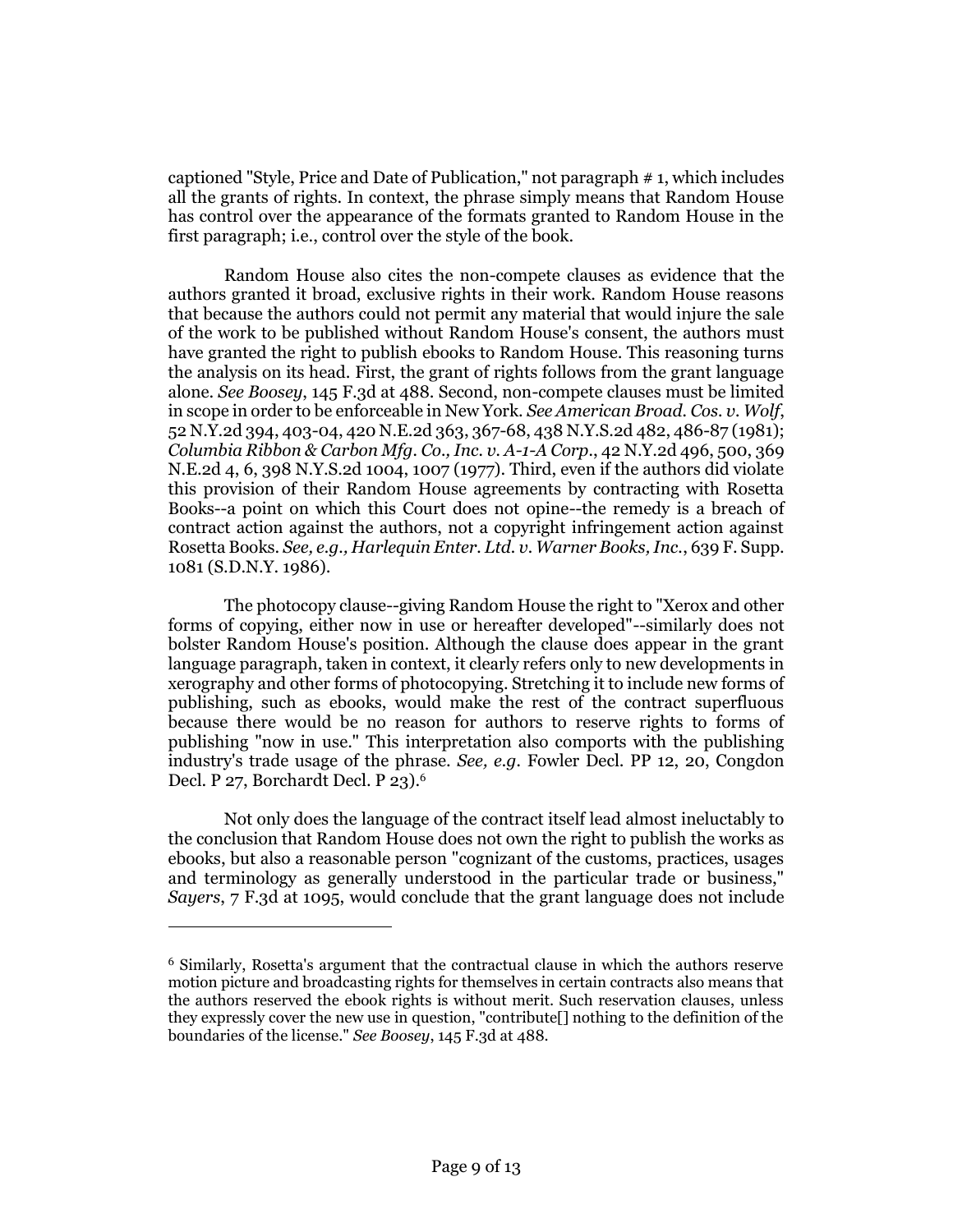ebooks.<sup>7</sup> "To print, publish and sell the work in book form" is understood in the publishing industry to be a "limited" grant. *See Field v. True Comics*, 89 F. Supp. 611, 613-14 (S.D.N.Y. 1950); *see also* Melville B. Nimmer & David Nimmer, *Nimmer on Copyright*, § 10.14[C] (2001) (citing *Field*).

In *Field v. True Comics*, the court held that "the sole and exclusive right to publish, print and market *in book form*"--especially when the author had specifically reserved rights for himself--was "much more limited" than "the sole and exclusive right to publish, print and market *the book*." 89 F. Supp. at 612 (emphasis added). In fact, the publishing industry generally interprets the phrase "in book form" as granting the publisher "the exclusive right to publish a hardcover trade book in English for distribution in North America." 1 *Lindey on Entertainment, Publishing and the Arts* Form 1.01-1 (2d ed. 2000) (using the Random House form contract to explain the meaning of each clause); *see also* Borchardt Decl. PP 9-13, Brann Decl. PP 5-9, Congdon Decl. PP 9-17, Donald Farber Decl. PP 7-17, Fowler Decl. PP 10, 20-24, Friedman Decl. P 7, Levine Decl. PP 9-14, Maass Decl. PP 8-14. *But see* Klebanoff Dep. at 153-54 (acknowledging that the phrase, on its own, outside the context of a specific contract may include other forms of books such as book club editions, large print editions, leather bound editions, trade and mass market paperbacks); Levine Dep. at 37-38; Bloom Decl. Ex. K.

#### **3. Comparison to Prior "New Use" Caselaw**

 $\overline{a}$ 

The finding that the five licensing agreements at issue do not convey the right to publish the works as ebooks accords with Second Circuit and New York case law. Indeed, the two leading cases limned above that found that a particular new use was included within the grant language--*Boosey*, 145 F.3d 481 (2d Cir. 1998), and *Bartsch*, 391 F.2d 150 (2d Cir. 1968)--can be distinguished from this case on four grounds.

First, the language conveying the rights in *Boosey* and *Bartsch* was far broader than here. *See Boosey*, 145 F.3d at 486; *Bartsch*, 391 F.2d at 153. Second, the "new use" in those cases--i.e. display of a motion picture on television or

<sup>7</sup> Although *Boosey* recognizes that extrinsic evidence of industry custom is not likely to be helpful in analyzing the intent of the parties, it does not prohibit considering trade usage in understanding specific terms of the contract. *See* 145 F.3d at 488, 489 (acknowledging that evidence of industry custom will not likely illuminate the intent of the parties, but nonetheless taking into account industry custom in interpreting the meaning of a specific clause).

Even were this Court to find the contracts ambiguous, thus allowing consideration of extrinsic evidence other than trade usage to determine whether Random House has a likelihood of success on the merits, a review of that evidence leads to the conclusion that it is unhelpful to either party.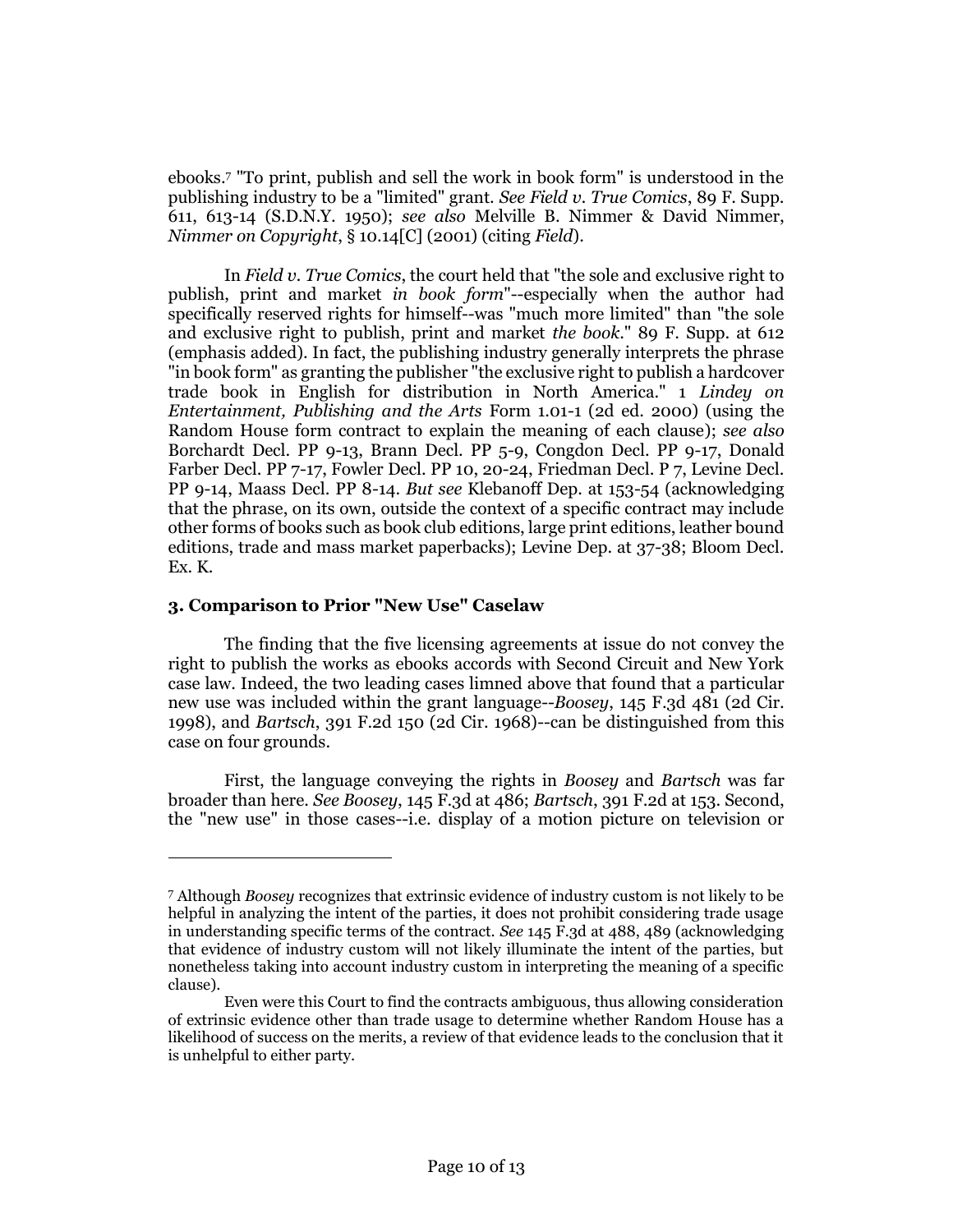videcassette--fell squarely within the same medium as the original grant. *See Boosey*, 145 F.3d at 486 (describing videocassettes and laser discs as "subsequently developed methods of distribution of a motion picture"); *Bourne*, 68 F.3d at 630 ("The term 'motion picture' reasonably can be understood to refer to 'a broad genus whose fundamental characteristic is a series of related images that impart an impression of motion when shown in succession …. Under this concept the physical form in which the motion picture is fixed--film, tape, discs, and so forth--is irrelevant.'") (quoting S. Rep. No. 92-72, at 5 (1971)); *see also Bloom*, 33 F.3d at 523.

In this case, the "new use"--electronic digital signals sent over the internet- -is a separate medium from the original use--printed words on paper. Random House's own expert concludes that the media are distinct because information stored digitally can be manipulated in ways that analog information cannot. (Van Dam Dep. at 29-30, 36, 42.) Ebooks take advantage of the digital medium's ability to manipulate data by allowing ebook users to electronically search the text for specific words and phrases, change the font size and style, type notes into the text and electronically organize them, highlight and bookmark, hyperlink to specific parts of the text, and, in the future, to other sites on related topics as well, and access a dictionary that pronounces words in the ebook aloud. The need for a software program to interact with the data in order to make it usable, as well as the need for a piece of hardware to enable the reader to view the text, also distinguishes analog formats from digital formats. *See Greenberg v. National Geographic Soc'y*, 244 F.3d 1267, 1273 n.12 (11th Cir. 2001) (Digital format is not analogous to reproducing the magazine in microfilm or microfiche because it "requires the interaction of a computer program in order to accomplish the useful reproduction involved with the new medium.").

Therefore, *Boosey* and *Bartsch*, which apply to new uses within the same medium, do not control this case. *See, e.g., Raine*, 25 F. Supp. 2d 434, 445 (S.D.N.Y. 1998) (finding that the right to "television broadcasts" did not include broadcasts on cable television or videocassettes); *General Mills, Inc. v. Filmtel Int'l Corp.*, 195 A.D.2d 251, 252, 599 N.Y.S.2d 820, 821-22 (1st Dep't 1993); *Tele-Pac, Inc. v. Grainger*, 168 A.D.2d 11, 570 N.Y.S.2d 521 (1st Dep't 1991) (distinguishing Second Circuit "new use" doctrine by holding that right to "broadcast[] by television or any other similar device now known or hereafter to be made known" was so dissimilar from display on videocassette and videodisc "as to preclude consideration of video rights as even falling within the 'ambiguous penumbra' of the terms used in the agreement").

The third significant difference between the licensee in the motion picture cases cited above and the book publisher in this action is that the licensees in the motion picture cases have actually created a new work based on the material from the licensor. Therefore, the right to display that new work--whether on television or video--is derivative of the right to create that work. In the book publishing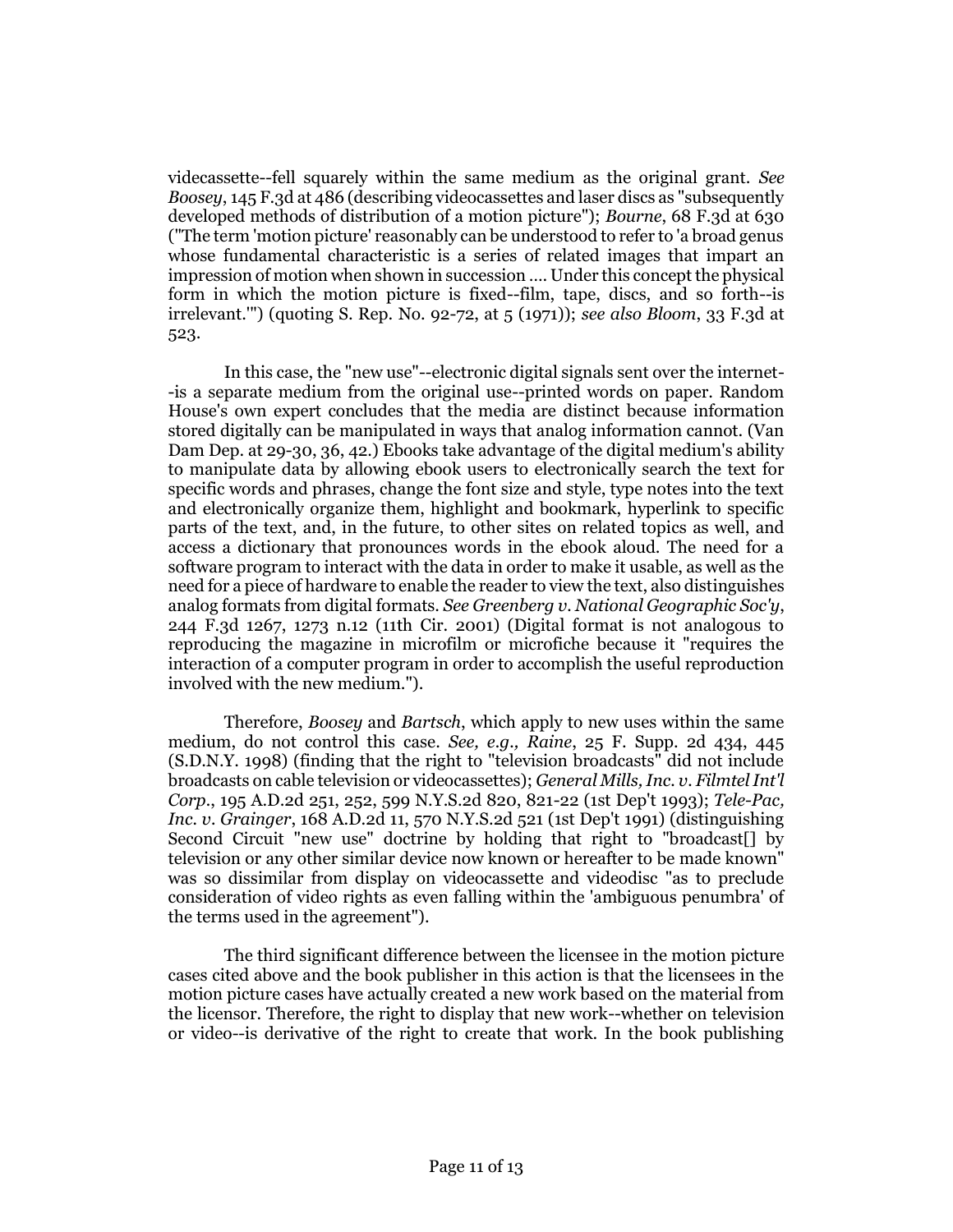context, the publishers, although they participate in the editorial process, display the words written by the author, not themselves.

Fourth, the courts in *Boosey* and *Bartsch* were concerned that any approach to new use problems that "tilts against licensees [here, Random House] gives rise to antiprogressive incentives" insofar as licensees "would be reluctant to explore and utilize innovative technologies." *Boosey*, 145 F.3d at 488, n.4; *see also Bartsch*, 391 F.2d at 155. However, in this action, the policy rationale of encouraging development in new technology is at least as well served by finding that the licensors--i.e., the authors--retain these rights to their works. In the 21st century, it cannot be said that licensees such as book publishers and movie producers are ipso facto more likely to make advances in digital technology than start-up companies.

Other case law interpreting the scope of book publishing licensing agreements is similarly unhelpful to Random House. In *Dolch v. Garrard Publ'g Co.*, 289 F. Supp. 687 (S.D.N.Y. 1968), the district court found that a license granting the publisher "the exclusive right of publication of the books" included the right to publish the books in paperback. Besides the obvious distinction that the grant language in *Dolch* is far broader--there is no distinction between "book" and "work"--the *Dolch* Court was applying Illinois contract law--not New York- which is far stricter about the use of parol evidence. *See id.* at 695.

In *Dresser v. William Morrow & Co.*, 278 A.D. 931, 105 N.Y.S.2d 706 (1st Dep't 1951), *aff'd* 304 N.Y. 603, 107 N.E.2d 89 (N.Y. 1952), the issue was whether an author could receive additional payments for reprint editions of his book when his publishing contract only provided for an "outright fixed payment." The *Dresser* court found that, under the terms of the contract, he could not. *Id.* at 932, 105 N.Y.S.2d at 707. The court relied on the fact that the contract was "at variance with the usual pattern of contracts between author and publisher." *Id.*, 105 N.Y.S.2d at 707. Here, although each contract is slightly different, none varies greatly from the usual pattern of contracts between author and publisher; therefore, there is no reason to depart from the usual meaning of such contracts.

In contrast to *Dresser* and *Dolch*, other federal courts applying New York law have interpreted publishing licensing agreements more narrowly. *See Werbungs Und Commerz Union Austalt v. Collectors' Guild, Ltd.*, 930 F.2d 1021, 1026 (2d Cir. 1991) (finding contract which conveys "right, title and interest in said two editions and all earnings therefrom" ambiguous as to whether it conveyed rights in the illustrations contained in those editions as well); *Field*, 89 F. Supp. at 613 (finding right to "publish, print and market in book form… the work" is limited right and does not include publication of cartoon strip in a magazine).

## **C. Balance of Hardships**